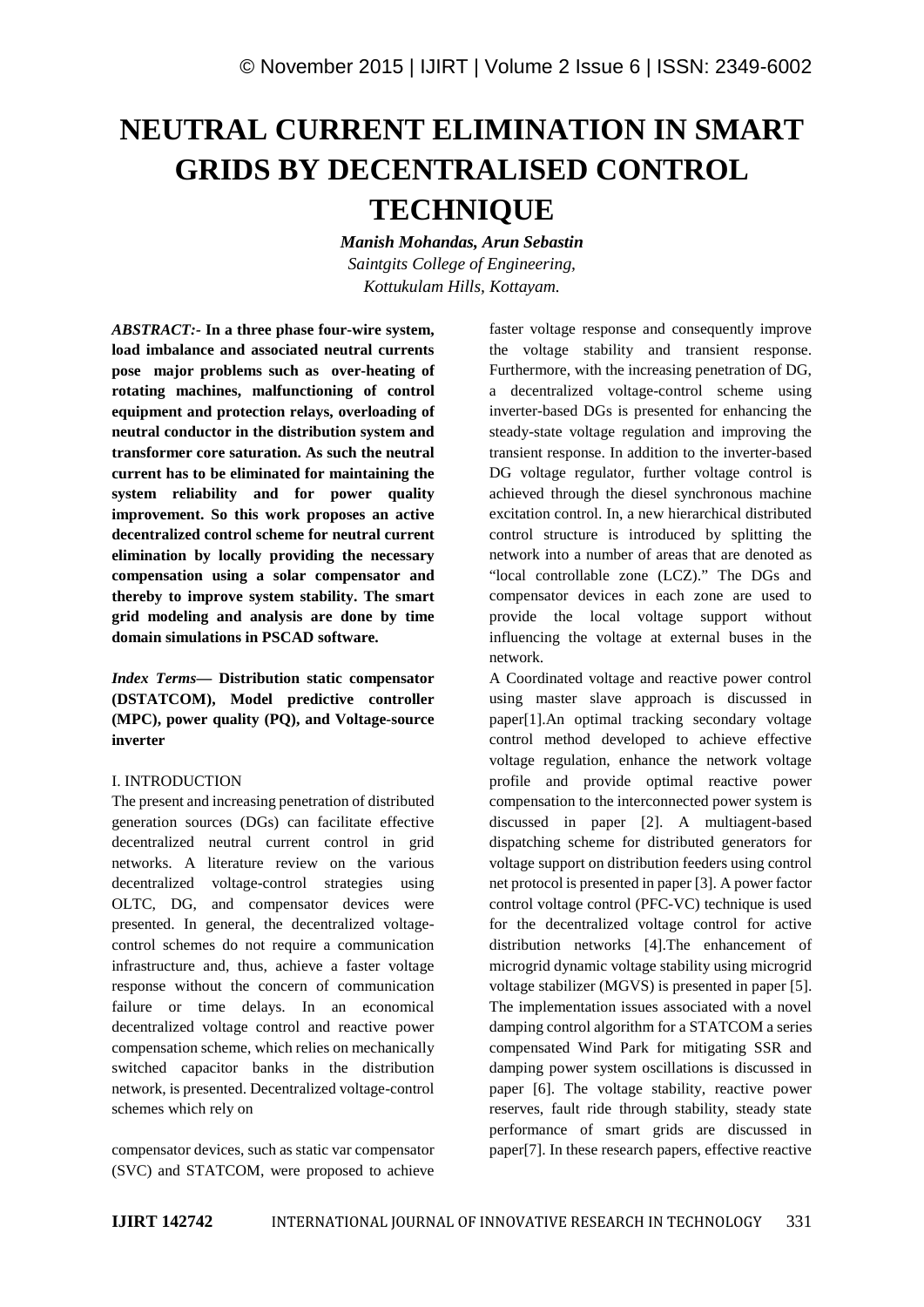power compensation schemes and the impact of neutral current and its elimination are not discussed. In this paper, the neutral current due to phase imbalancing is eliminated using an active decentralized control approach and is implemented on a smartgrid environment using simulations on P- SCAD.

### II .TEST SYSTEM

In a centralized approach for coordinating the various compensating devices, such as shunt capacitors, shunt reactors, and voltage regulators has been proposed to mitigate the impacts of DG on the system voltage. The problem is solved optimally using genetic algorithms, where the amount of operation of each compensating device is determined such that losses and voltage deviation are minimized . A smart-grid centralized approach, where DG provides voltage control via a secure communication infrastructure, is proposed in. Sensitivity analysis was carried out to find the locations where reactive power has a greater impact with an aim to regulate the voltage to their specified values. In , a GA-based procedure is used to adjust the optimal setting of the OLTC and all shunt switching capacitors based on load forecast. This method aims at minimizing the power loss and improves the voltage profile. A multiagent system was also proposed to determine the optimal reactive power support from DG as well as optimal tap setting of OLTC for voltage control. Furthermore, a centralized reactive power control scheme for grid interface inverters was proposed in to optimize the reactive power within the system. Centralized approaches typically require significant investments in sensors, communications, and dedicated controllers which make such solutions costly. A distributed control scheme, using a multiagent system (MAS) approach, that relies on coordinating the voltage regulator with the available DGs by determining the optimal DG reactive power output to maintain the voltage during emergency conditions was proposed in certain papers. A DG-based optimal distributed algorithm was proposed in that relies on decomposing the system into sub networks, thus reducing the need for global communication. These proposed control methods require an efficient communication system connecting all buses (whether they are DG buses or not). Further, controlling all buses will lead to a computational burden in large distribution systems. In addition, the possibility of managing the different responses of

DGs, conventional generation, and OLTC for maximizing the dynamic reactive power reserve in the system has not been investigated. This paper introduces a novel coordinated voltage-control scheme for smart grids with OLTCs and DGs that relies on a dynamic master/slave control approach. The scheme relies on adaptively changing the roles (master or slave) based on three states of operation, of the devices (inverter-based DG, and online tap changer) within the smart grid, depending on system conditions. Voltage and reactive power constraints are used to determine the master/slave operation of each device. The system is designed to provide slow and medium speed response, using low-pass filters, for the OLTC and diesel generator and fast response for VSC-DGs. Therefore, it achieves different bandwidth control dedicated by the decentralized voltage controllers and the reactive power management scheme. A comprehensive simulation study demonstrates the operation and performance of the proposed control scheme, which includes improved voltage profile, better fault-ride through (FRT) performance, and increased transient stability margins for at the wind turbine terminals. Additional compensation, to maintain the bus voltage close to 1 p.u., is provided by a STATCOM (with a 3% droop setting) located at the wind turbine. The system also includes a utility-scale (4.2 MW) PV power system connected to the distribution system. The PV arrays are connected to theMV bus via a 0.69/25-kV transformer as shown in Fig. 1. The distribution system loads are a mix of static and dynamic loads including induction motors. The distribution system is connected to the transmission equivalent grid through a 25/132-kV substation transformer. The CVC scheme coordinates, in an indirect way, the reactive power among the OLTC, VSC-DGs (PV and WTGs).

#### III.BASE SYSTEM REPRESENTATION

The distribution power system Is illustrated in fig. 1. The distribution system has DG sources at buses b5 and b6, which includes, utility-scale photovoltaic (PV) plant, and wind turbine generators (WTGS), respectively. A doubly fed induction generator (DFIGS) is implemented for the wtgs.. The wtgs are connected to the medium-voltage bus via a 0.69/25 kvtransformer. The reactive power absorbed by the DFIG is partly compensated by capacitor banks connected at the wind turbine terminals.

The PSCAD model of the induction machine is represented by a wound rotor type which can be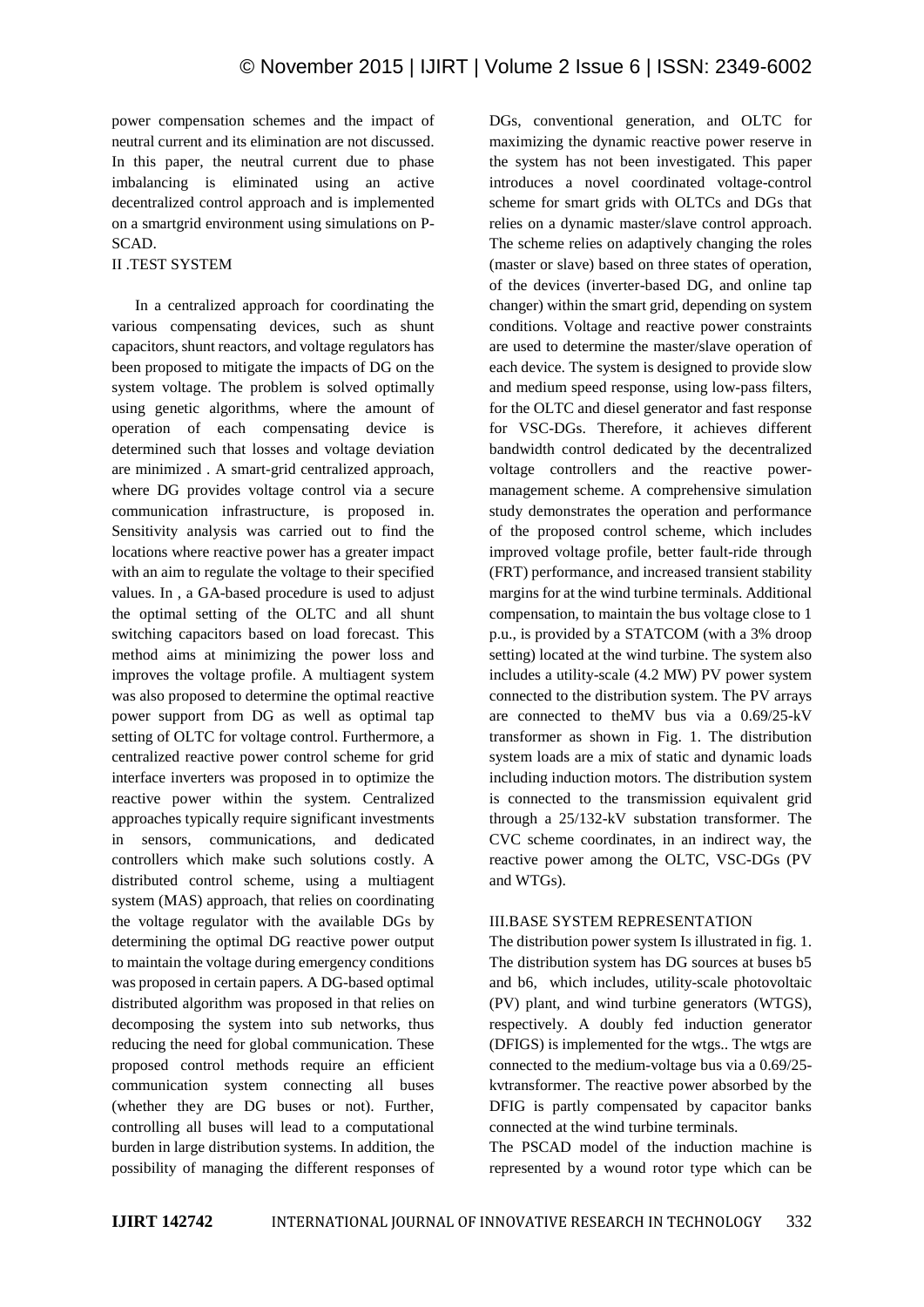operated in either "speed control" mode or "torque control" mode. The induction machine initially starts in the speed control mode to reach the rated per-unit speed and is then switched to torque control mode. The rotor terminals are available externally to connect external components, such as resistances and other circuits, to modify the characteristics to allow speed control. Additional compensation, to maintain the bus voltage close to 1 p.u., is provided by a statcom (with a 3% droop setting) located at the wind turbine. The developed time-domain model of the OLTC consists of the tap ratio as a discrete variable, which can be varied within 16 steps and each step is adjusted to 0.00625 p.u.. The PV plant is composed of 40 inverters with a total capacity of 4.2MW. The grid-side converter (GSC) is modeled as a controllable voltage source



**Figure 1:** Distribution test system comprised of a PV power system, WTGs, connected to a grid.



**Figure 2:** Base System model in PSCAD



**Figure 3:** Solar inverter model in PSCAD



**Figure 4:** Statcom model in PSCAD

To determine the effects of neutral current due to phase imbalancing, we incorporate an unbalanced load into the test system at bus 3. The unbalanced load modelled in the paper is represented by unequal resistive loads as shown in fig 5. The presence of an unbalanced load in the system introduces a phase imbalance and thereby a neutral current in the system. The existence of neutral current in the system causes over-heating of rotating machines, malfunctioning of control equipments and protection relays, overloading of neutral conductor in the distribution system and transformer core saturation. So, the neutral current has to be eliminated for maintaining the system reliability.

In this paper, a control scheme is implemented to eliminate the neutral current due to phase imbalance. An active decentralized control scheme is used in which the neutral current is detected and nullified by a current of equal and opposite magnitude, known as anti-phase current, supplied by the solar inverter. Here the solar inverter has the capability to provide the reactive power. The control scheme and the generation of anti-phase current is shown in the fig 6

#### IV.SIMULATION RESULT

The simulation results for balanced and unbalanced condition are shown in the following figures. It can

. .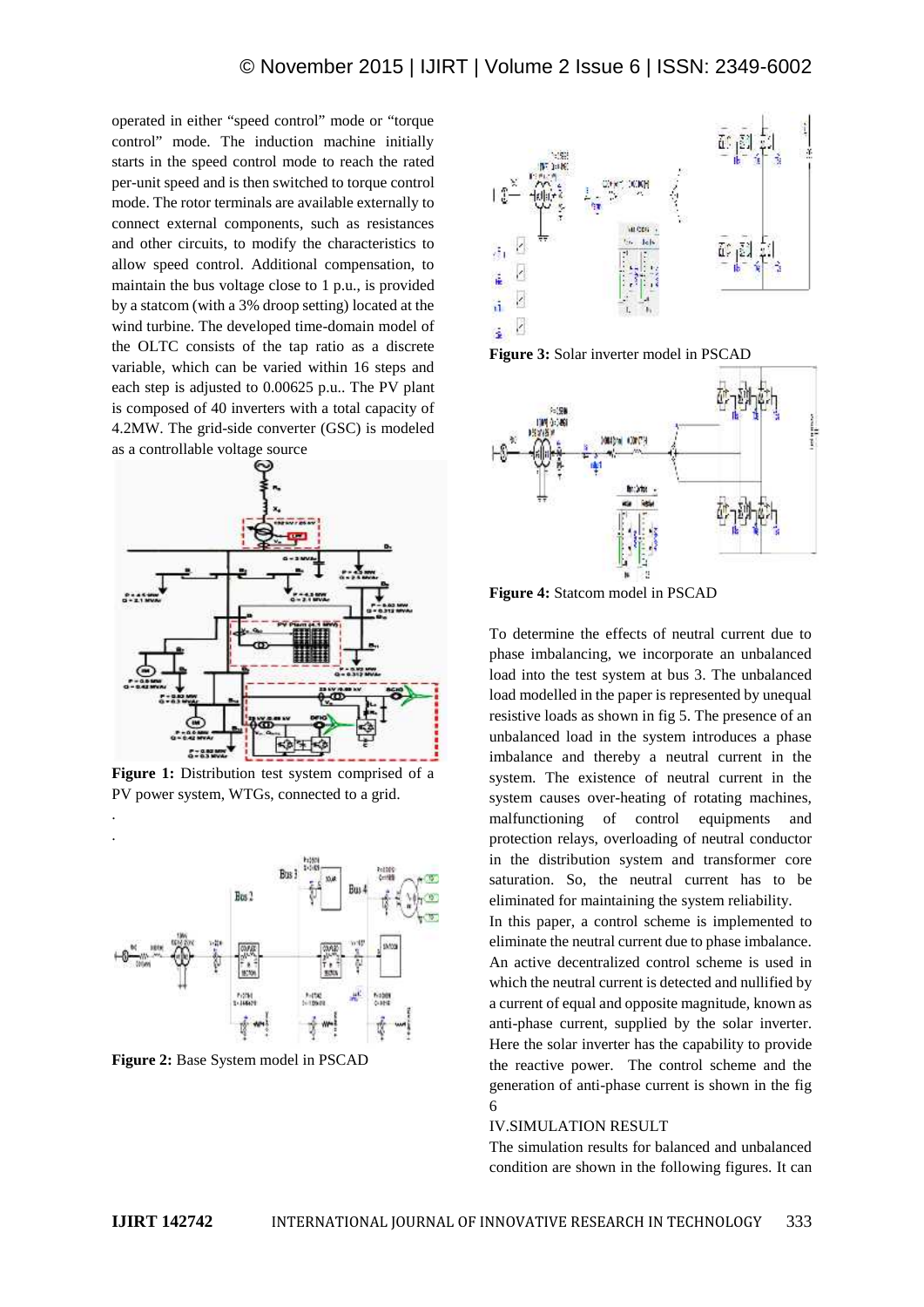be seen that after some transient oscillations the active and reactive power at bus 3 comes to be a stable value after 4 secs. Also, the reactive power supplied by the solar inverter stabilizes to a value after 4sec. The active and reactive power





**Figure 5:** Neutral current compensation and its control **Figure 6:** Representation of unbalanced load











**Figure 9:** Reactive power of load at bus 3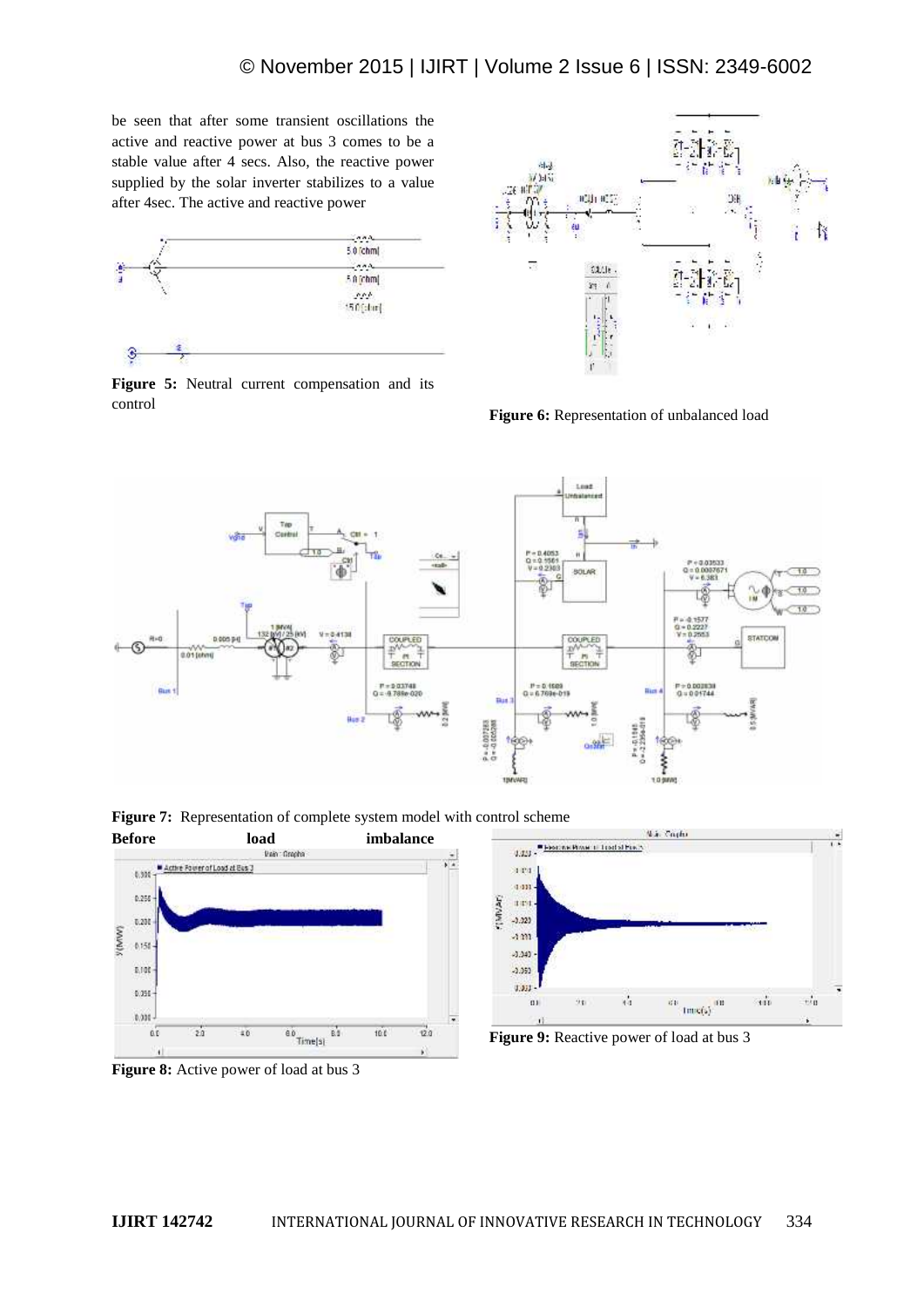

**Figure 10:** Active power from solar



**Figure 11:** Reactive power from solar

The neutral current produced by the unbalanced load is shown in fig12.It exists throughout the system as far as the presence of unbalanced load. The magnitude of neutral current, Ianobtained during the simulation of the test system is 10kA. This is depicted in fig 12.

The anti-phase current generated by the solar compensator,  $I_a$  is shown in fig 13. With the help of this anti-phase current, the neutral current in the system can be eliminated as. First, the neutral current generated by the unbalanced load is detected by the control scheme incorporated in the solar inverter. As soon as the neutral current is detected, it triggers the thyristors  $T_a$  and  $T_{aa}$  shown in fig 6. This produces the anti-phase current to compensate the system neutral current. As such a little or no neutral current flows through the neutral conductor thereby eliminating the hazards of the neutral current in the system. The resulting neutral current through the neutral conductor is shown in fig 14. It can be seen from fig 14 that the resulting neutral current has value almost equal to zero.



**Figure 12:** Neutral current from unbalanced load





#### **Figure 14:** Final neutral current **V.CONCLUSION**

A grid model was prepared using PSCAD. Neutral current were observed during insertion of an unbalanced load. An effective Neutral current elimination method as proposed was tested and simulated and this reduces the neutral current in the system almost by 80%.Voltage profile was found to be more stable and FRT capability increased after compensation. Protection schemes coordinated with this active decentralised neutral current elimination method can be practically implemented.

#### **REFERENCES**

[1] F. A. Viawan and D. Karlsson, "Coordinated voltage and reactive power control in the presence of distributed generation," in Proc. IEEE Power Energy